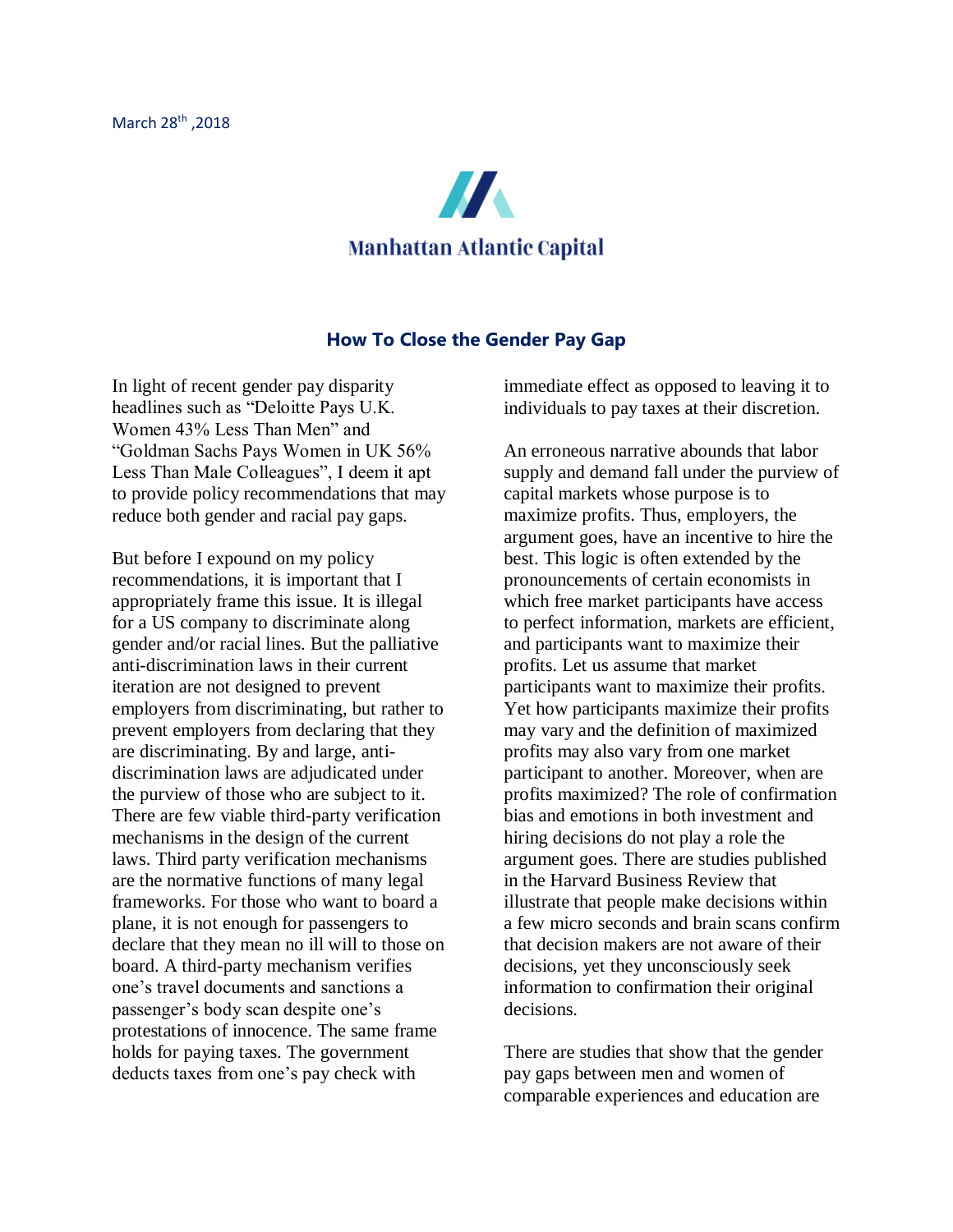negligible and that in some cases women out earn their male counter parts. The flaws in such studies are that they do not account for women who are not offered roles and promotions. As of 2017, 6 percent of the Fortune 500 CEOs were female. Comparing the salaries of 6 percent of female CEOs to those of 94 percent of male CEOs is a skewed comparison which creates a wealth gap. A more apt contrast will be circa 40 percent female CEO salaries compared to 60 percent male CEO salaries. Why? 43 percent of Fortune 500 CEOs hold an MBA while women make up, as of 2016, 37 percent of US business school cohorts; 30 percent of Fortune 500 CEOs only have a bachelor's degree while women make up 57% of all bachelor degree holders and 42 percent of Maths and Statistics bachelor degree holders. Further, women are close to the majority of STEM graduates in the US, yet they only receive 3% of venture capital funding. Black Americans receive less than 1% of venture capital funding. Even though both groups have spending power of \$5T and \$1.2T per year respectively. You could imagine the amount of their pension fund dollars that venture capitalist invest on their behalf without much representation. Given that 40% of the S&P 500 companies once needed venture capital funding, you could also imagine that the major share holders of the Googles and Facebooks of tomorrow will be heavily skewed away from these demographics. Thus, the said wealth gap is further expanded.

Hence, the government has a role in ensuring fairness among market participants, employees and employers. How could this be accomplished? Phase one covers the supply and demand for talent and phase two covers the compensation gap among talent.

Regarding the supply and demand of female and male talent, a Hypothesis Test for two

population means using a z test should the variance be known or a t test which includes an equal variances t test i.e. the population variance does not differ significantly, or an unequal variances t test i.e population variances differ significantly, should be deployed. A 90% confidence interval should be utilized to confirm that there is a significant difference between two populations means. In other words, the government should be 90% confident that there is a significant discrepancy between the hiring of a group of men and women at a firm by using the t test or the z test.

This analogue holds for racial discrepancies in hiring. A 2007 UK government study showed that of all the law students in the UK, 23.8%(supply) were non-white and 77.2% were white, yet the non-white demand for one-year training contracts, a prerequisite to becoming an associate at UK law firms, was 8% and the non-white demand for partners at the top 100 UK law firms was 0.001% from a supposed supply of 23.8%.

For a two tail test,

H<sub>o</sub>:  $\mu_1 = \mu_2$  (1),

where H $\sigma$  is the null hypothesis,  $\mu_1$  is the population mean of group 1(Females) and  $\mu_2$ is the population mean of group 2(Males).

Equation 1 represents that null hypotheses which stipulates that there is no significant difference between the hiring of men and women or whites and blacks at a company.

H<sub>1</sub>: μ<sub>1</sub> - μ<sub>2</sub>  $\neq$  0 (2)

Equation 2 represents the alternative hypothesis, H<sub>1</sub>, which posits that there is a significant difference between the mean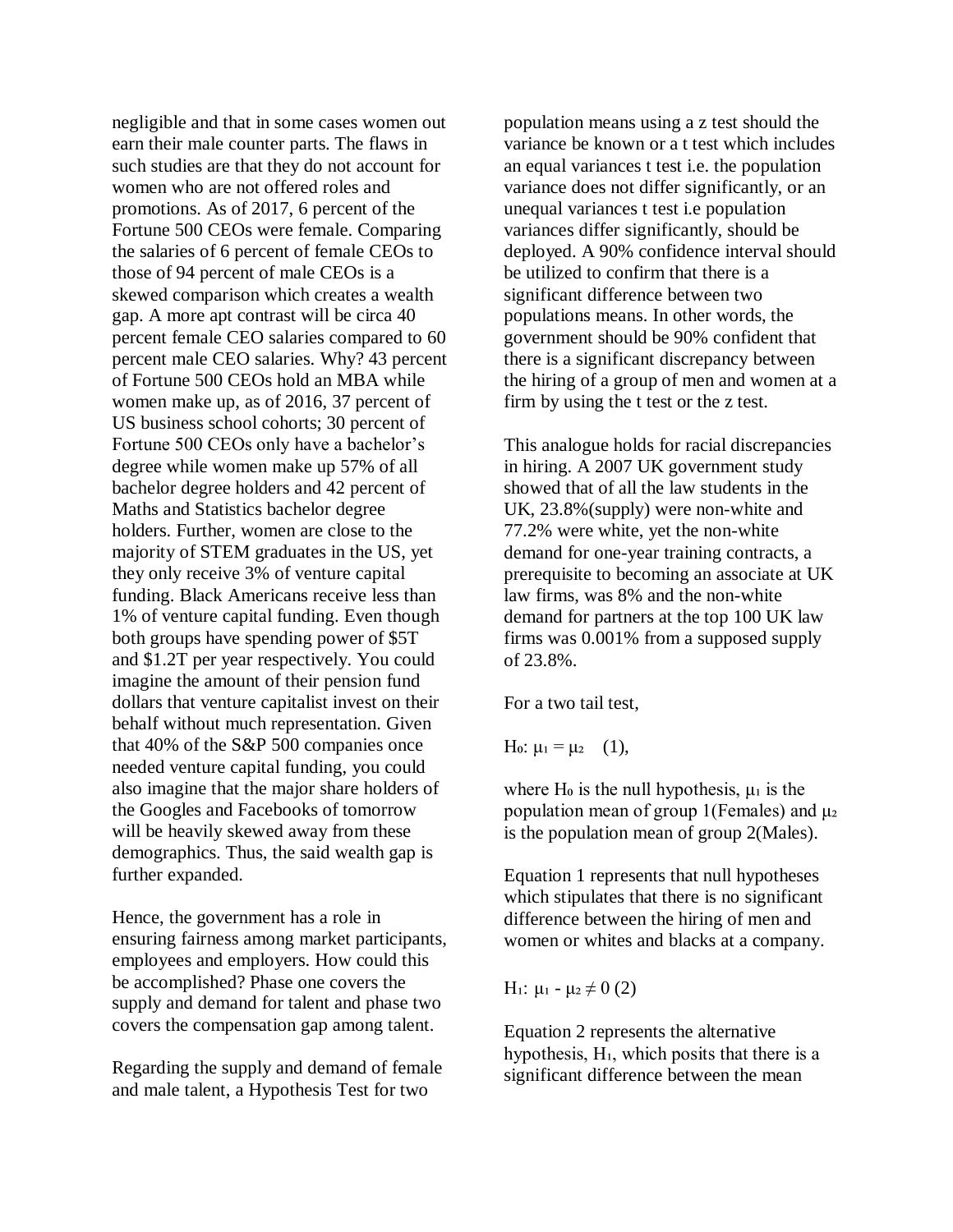hiring of men and women or blacks and whites. These are used for two tailed tests.

For the hypothesis for a one tail test on the left tail, we use equations 3 and 4

$$
H_1: \, \mu_1 - \mu_2 \geq 0 \ (3)
$$

H<sub>1</sub>:  $\mu_1 - \mu_2 \cdot 0 \quad (4)$ 

For the hypothesis for a one tail test on the right tail, we use equations 5 and 6

H<sub>1</sub>: μ<sub>1</sub> - μ<sub>2</sub>  $\leq$  0 (5)

H<sub>1</sub>:  $\mu_1 - \mu_2 > 0$  (6)

Note that a chi square test for differences among more than two independent populations(white female, white male, black female, black male salaries etc) could be deployed as follows:

 $\chi$ 2= $\sum$  (ek-fk)(ek-fk)/ek (7),

where ek is the observed frequency in a particular population and fk is the expected frequency in a particular population if the null hypothesis is true.

How would the US government monitor these calculations? The US government could set up an Employment Fairness Enforcement Agency(EFEA). EFEA's will require that employers instruct all potential candidates to apply via the said company's website. The EFEA will have access to the all employer's online application portals which will not be visible to applicants. Applicants will be required to fill out information regarding their gender, race, age, number of years of experiences, number of years of post high school education (depending on the role) etc. The EFEA should then be able to conduct a z or t test to

discern whether there is hiring variation among groups. To simplify this issue without being simplistic, say the number of female law students in the country is 50%, the supply baseline (the supply baseline for other industries could be calculated). The demand for female lawyers at the average law firm at all levels should be 50% plus or minus five percent. The two population means to be compared using a z or t test will be the percentage of female law students(supply baseline) and the percentage of male associates or male senior associates or male partners at a particular firm. The z or t test will allow the EFEA to know with 90% confidence level that there is significant discrepancy between the two groups. Whenever there is a deviation from the said bandwidth, the EFEA should step in and fine the said law firm and require it to recalibrate the demand for female talent within a certain time period. The said law firm will have to put on hold the hiring of more men until recalibration is complete. This data should be made public and constitute part of a company's annual report so that consumers could make informed decisions. Companies could be rated from AAA+ , full compliance, to Junk rating or Ba. It is not enough to require a company to publish hiring data for name and shame purposes. We do not name and shame tax dodgers as deterrence mechanism. People often obey laws not due to their consciences, but rather due to consequences. In this case, the consequences should include significant fines used to fund the EFEA and corrective measures mandated by the EFEA to be adhered to within a short time frame.

I have provided a framework as to how to address the demand and supply of labor imbalance along gender and racial lines, but what about the gender or racial pay gap within organizations once demand for labor has been accepted?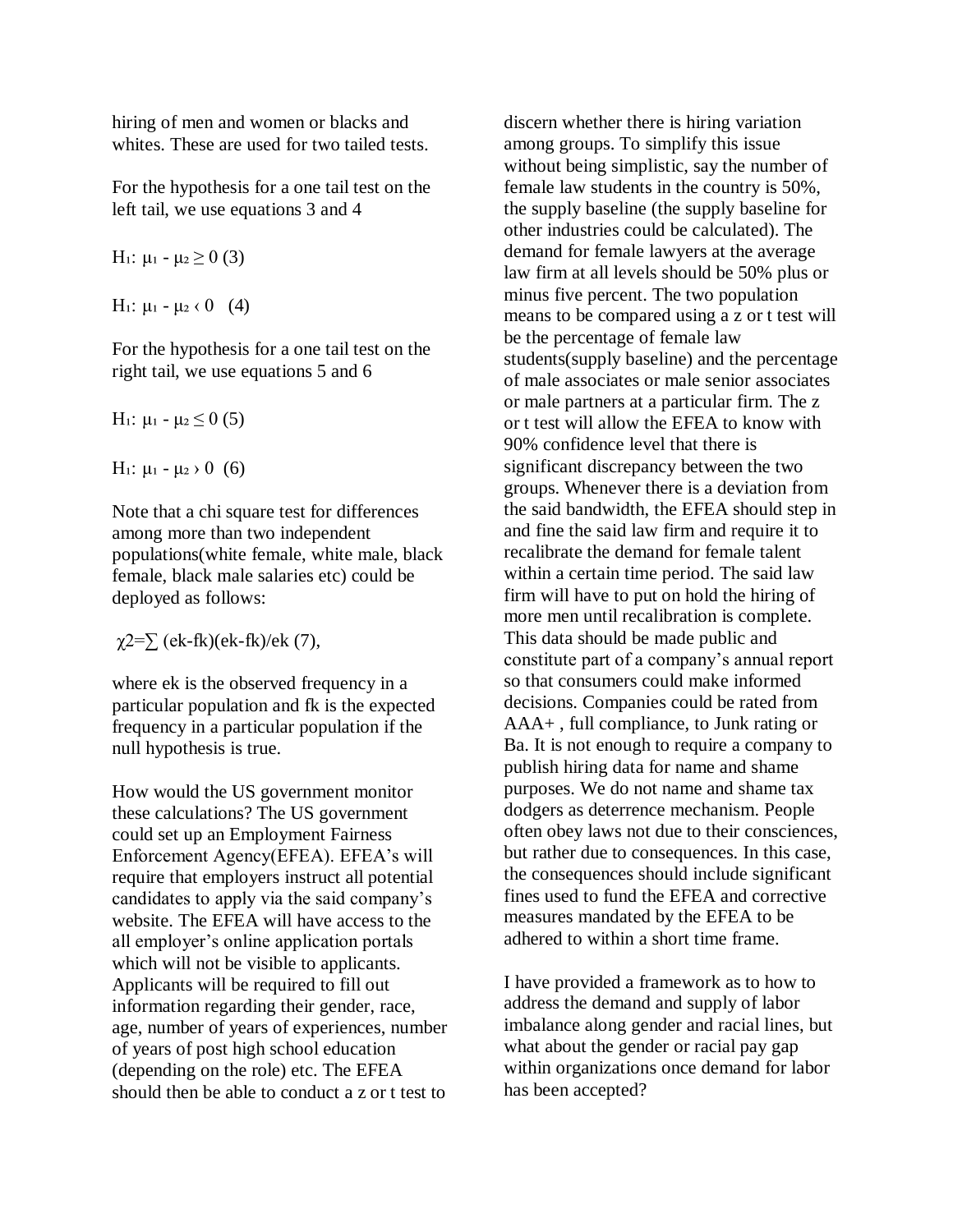The EFEA could use the multifactor regression model below to monitor and to enforce gender and racial pay parity.

 $Y = \alpha + \beta_1$ Gender +  $\beta_2$ Race +  $\beta_3$ YearsEx +  $β$ <sub>4</sub>YearEd + ε (8),

where Y, the dependent variable, represents the compensation of an employee,  $\alpha$  is the constant or intercept,  $β₁Gender$  is a dummy variable for gender,  $β_2$ Race is the dummy variable for race,  $β_3YearsEx$  represents the number of years of work experience, β<sub>4</sub>YearEd signifies the number of years of education and ε represents residuals or error size of the equation. The EFEA should be able to reconcile tax records of employees with its burgeoning data base.

The EFEA could run regressions for the said company which may show that a women on average with, say, four years of experience, white, four years of post high school education is earning \$22,000 per year less than a man of the same profile at a particular company. This revelatory data must then cause the EFEA to fine the company in question and to force it to rectify the situation so that men and women's salaries are proffered on average within a certain bandwidth of plus or minus 2%. EFEA will then instruct the said company to increase the salaries of its female employees or reduce those of its men ones.

**This frame does not suggest that every woman with the same amount of education and experiences and so forth should be compensated the same as every man with comparable profiles**. There will be some men with comparable experiences as their female

counter parts who out perform their female colleagues, but the reverse should also hold, causing the average bandwidth to not deviate that much from the mean. There will be employees who perform better than others with the same profiles and could be paid higher than a 2% spread but this gap should not be along gender or racial lines.

It is important to monitor the residuals or errors from these independent variables by reviewing the levels of heteroskedasticity, the spread of residuals; multicollinearity, the intercorrelation of more than two independent variables, and autocorrelations, a measure of correlation within a time series, all of which regression assumes limited effects.

I will not venture to make an economic argument as to why women should be included in the work force proportionate to the supply of qualified female applicants at all levels of the work place because as TS Elliot reminds us, "there is no greater heresy than to do the right thing for the wrong reason." There are Mckinsey studies that show a positive correlation between a company's diversity and its profits. However, we must grow fond of doing the right thing for the right reason.

I conclude by venturing to argue that change is fraught with difficulty because we are creatures of habit and we attach emotions to those habits and as such these will trump facts. It is also noteworthy, as Martin Luther King once said, that "privileged groups never give up their privileges voluntarily, they never do without strong resistance."